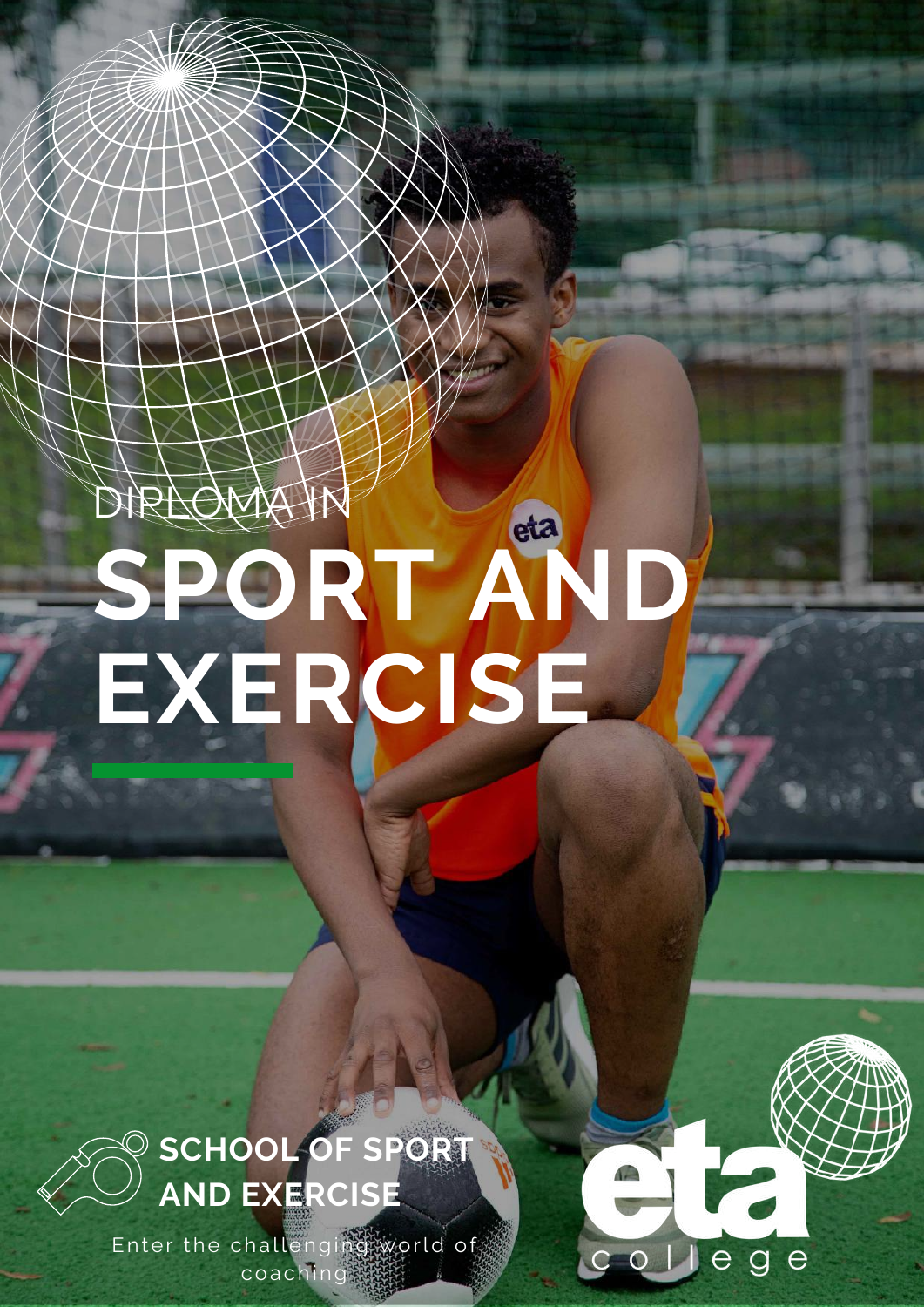#### **ABOUT THIS PROGRAMME 370 Credits, NQF Level 6 SAQA ID: 10654**

This is a unique 3-year diploma programme, concentrating your studies on the field of applied sport science, sport analytics, movement learning theory and sport coaching. It includes current scientific research, which informs your professional practice and your ability to analyse sport in a range of ways. You learn how to apply current scientific theory to sport strategies and tactics and the improvement of athletic performance.

On completion of this programme you will have a depth of knowledge in performance analysis, sports conditioning and coaching science.





| $\overline{I}$ |
|----------------|
| ear            |
|                |



Assessment is both theory and practical.



Our learning environment is technology driven so you will need to bring a laptop to class.

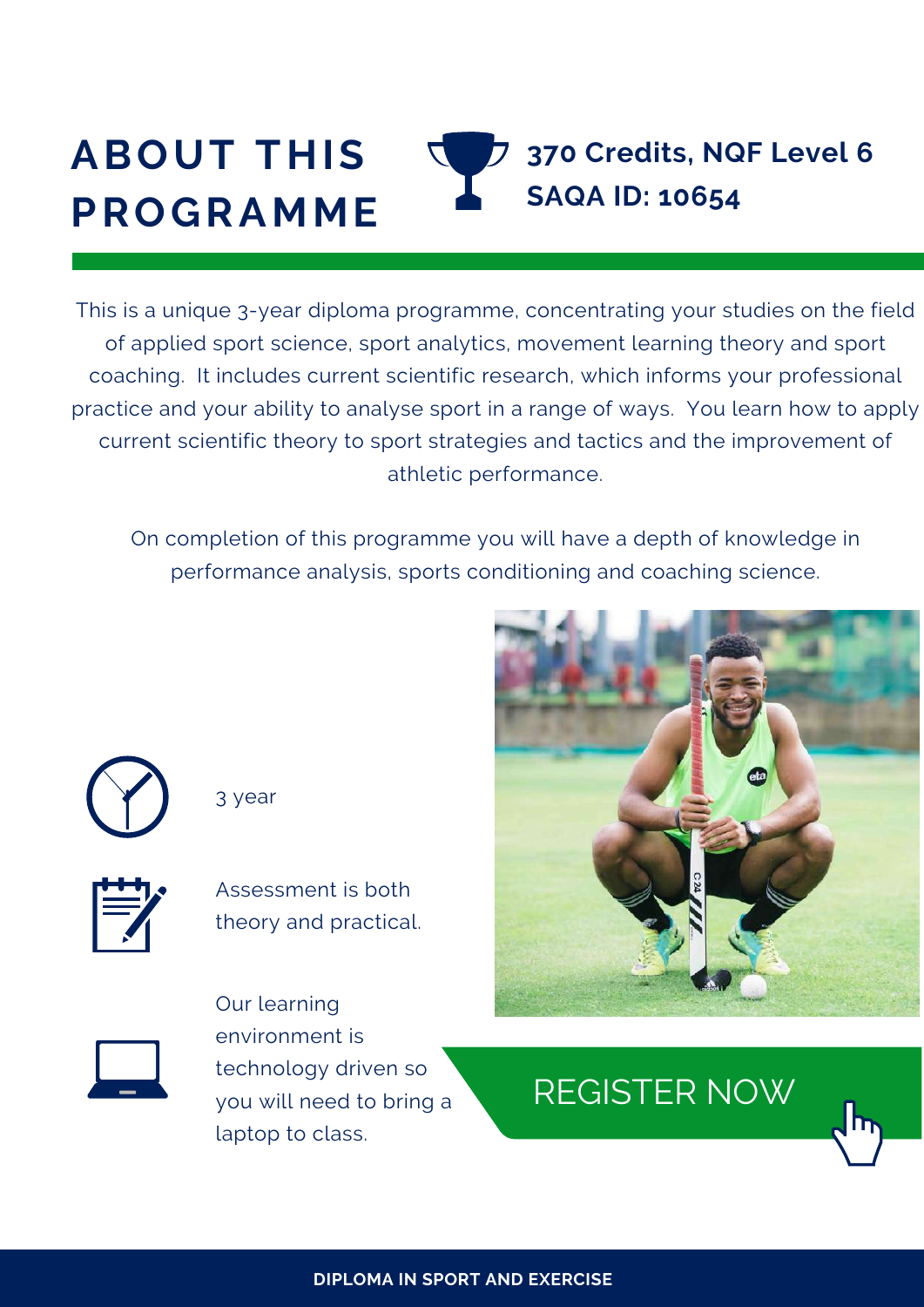### **TECHNICAL REQUIREMENTS**





Students must have their own device, especially a laptop. If you do not have your own laptop or PC, these are available for students when on campus.

#### **WORD OF CAUTION:**

The learning activities and content of our programmes require that the primary device that you will use should be a desktop computer and/or a laptop computer. Although you may find it beneficial to use a mobile device like a smartphone or a tablet when you are "on the move" to quickly access your programme, mobile devices are not considered sufficient to meet the technical requirement of our [programmes.](https://www.etacollege.com/admissions/online-applications/) There are computers available at each campus to assist you on your eta journey.



Own data is essential if students work off-campus. Wifi is free on campus and can be accessed before, during and after classes



**eta** provides study spaces with devices and wifi **eta** likes to work on a no-homework policy so students can complete their studies on campus



Access to all learning resources, library books and journals are included in **eta** tuition fees

# **PLEASE REFER TO OUR LEARNER MANAGEMENT GUIDE TO READ MORE DETAILS**

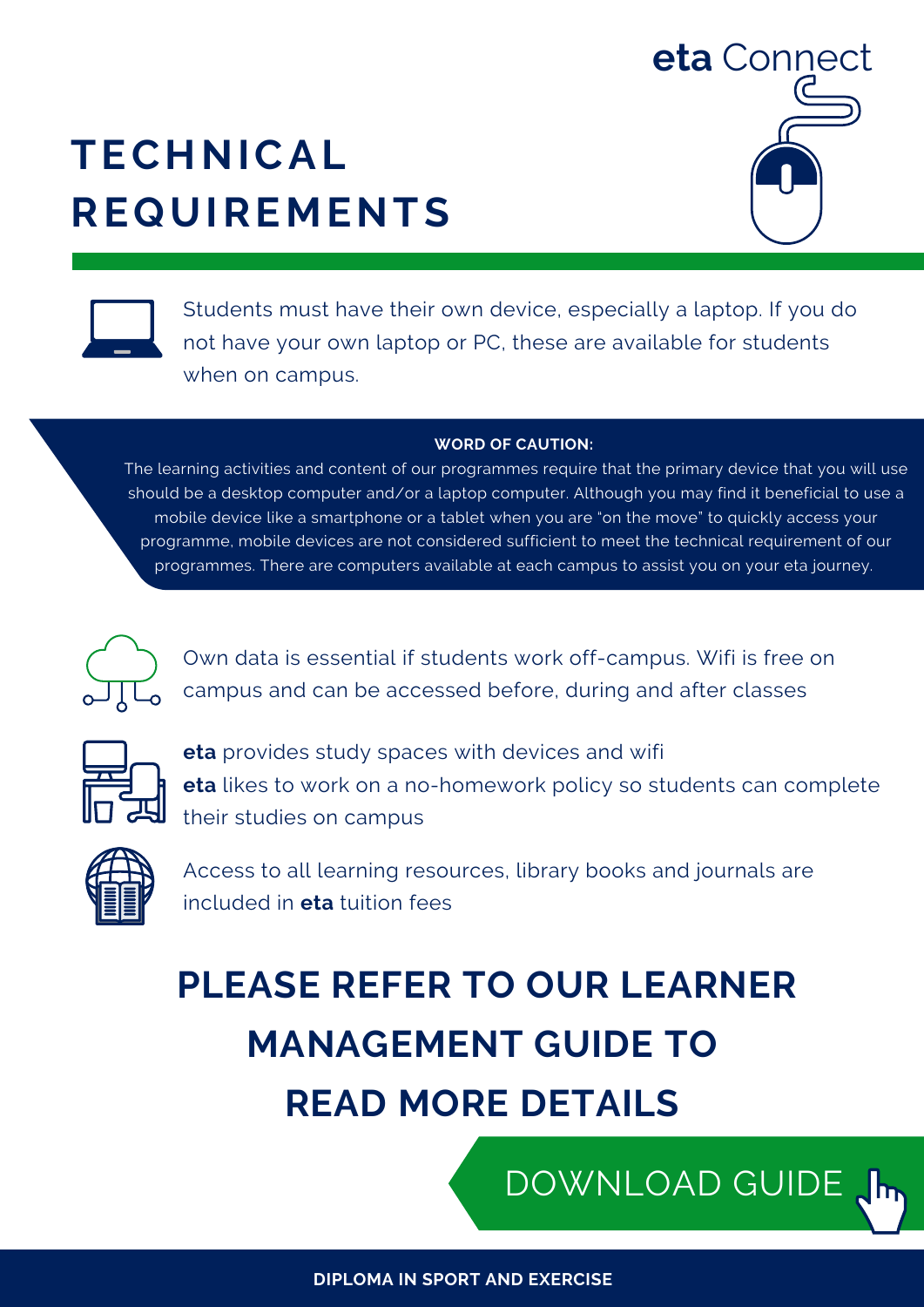## **ADMISSION REQUIREMENTS**



#### **Admission to Diploma, NQF Level 6**

The minimum requirement for admission to Diploma programmes is either:

- A National Senior Certificate (NSC) with Diploma admission with minimum of 30% in English, coupled with an achievement rating of 3 (moderate achievement 40-49% or better in four recognised NSC 20-credit subjects.
- A National Certificate Vocational (NCV). A student must (a) achieve at least 50% in three fundamental subjects including the language of learning and teaching in the higher education institution, (b) achieve at least 60% in the three compulsory vocational subjects.
- A Senior Certificate (SC) (with relevant endorsement) or equivalent. A Further Education and Training Certificate (NQF 4) in a cognate field e.g. fitness, coaching or sport administration.
- A Higher Certificate or Advanced Certificate in a cognate field. For example, a Higher Certificate in Fitness or in Coaching Science enables access to the Diploma in Sport and Exercise. The Higher Certificate in Sports Recreation and Fitness Management enables access to the Diploma in Sport and Recreation Management.

# **PROGRAMME ACCREDITATION**

Exercise Teachers Academy PTY Limited (trading as eta College) is registered as a private higher education institution in terms of Section 54 (1) (c) of the Higher Education Act, 1997 (Act No. 101), and Regulation 16 (4) (a) of the Regulations for Registration of Private Higher Education Institutions, 2002.

This NQF level 5 Learning programme is accredited by the Council on Higher Education (CHE). The qualification it achieves is registered on the Higher Education Qualifications Sub Framework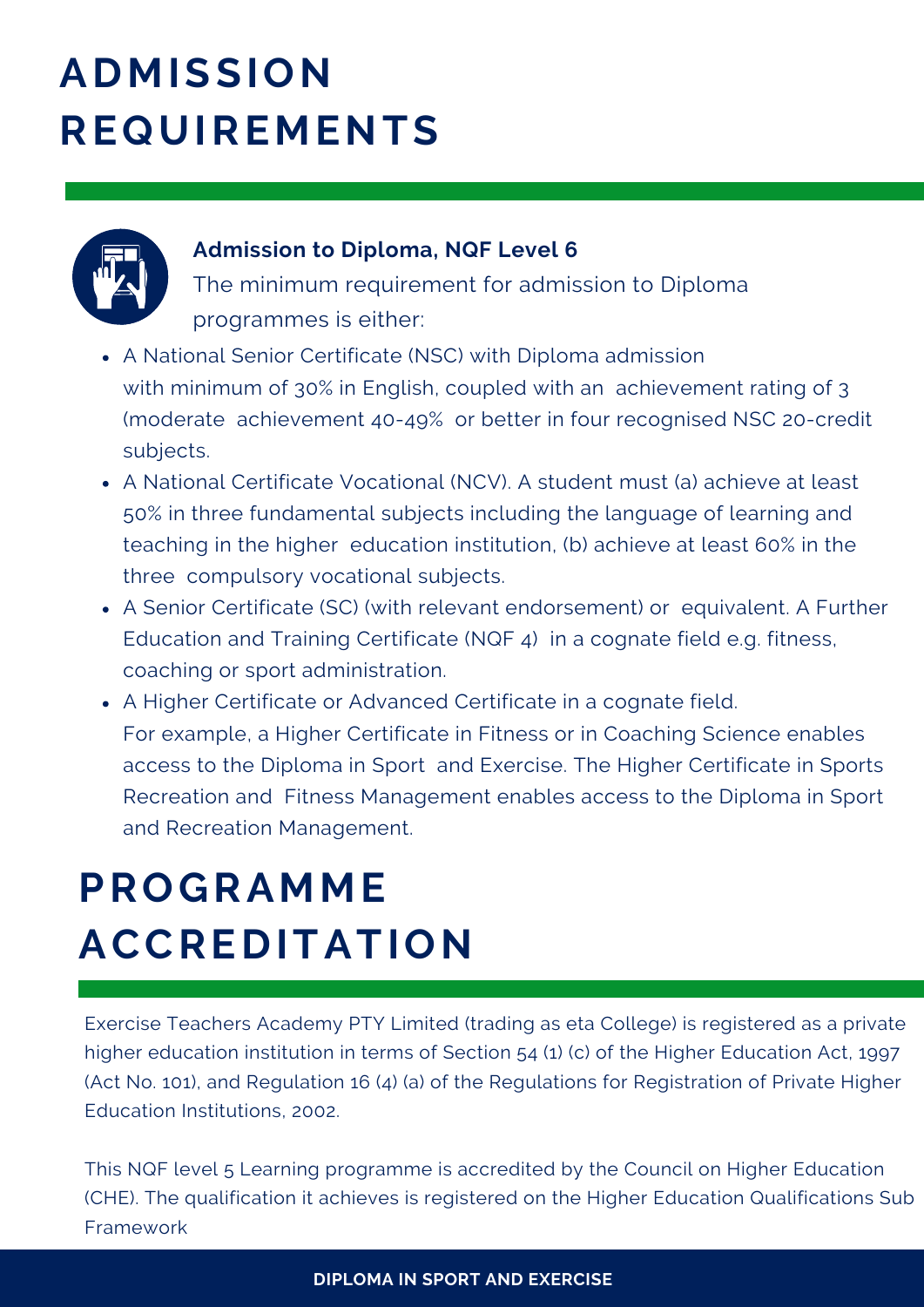# **RECOGNITION OF PRIOR LEARNING (RPL)**



RPL emerges from a global demand to increase access to higher education. RPL policies encourage providers to develop systems that enable the recognition of learning, allowing previously disadvantaged people, for whatever reason, to be able to access to a learning pathway in higher education. The RPL driving force is social justice and fairness, so no-one should be barred from higher education. At eta College, RPL can enable access to a qualification that allows you to work in the fastgrowing sport and fitness sector, where competent employees are critical for the growth of the profession (Skills Development Act, 1998, Skills Development Amendment Act, 2008).

There are different types of RPL, which includes the following

- RPL for Access process which is specifically designed for those students who have not been able to meet the minimum requirements for access.
- If you have prior formal learning in credit-bearing modules or a completed qualification, it is possible for such credits to be recognised and for you to be exempt from learning you have already completed.
- If you are someone of advanced standing and did not complete a Matric (NSC) or your results were not sufficient to access higher education in the past, your work and life experience may enable you to access to higher learning now.
- If you have relevant and recent work experience that matches the learning in the qualification you want, it is possible for your knowledge and skills to be recognised and to access a higher education pathway. You may even be exempt from some modules if your work experience has given you the right level of knowledge and skills.

### [LEARN](https://www.etacollege.com/educational-pathways/recognition-of-previous-education/) MORE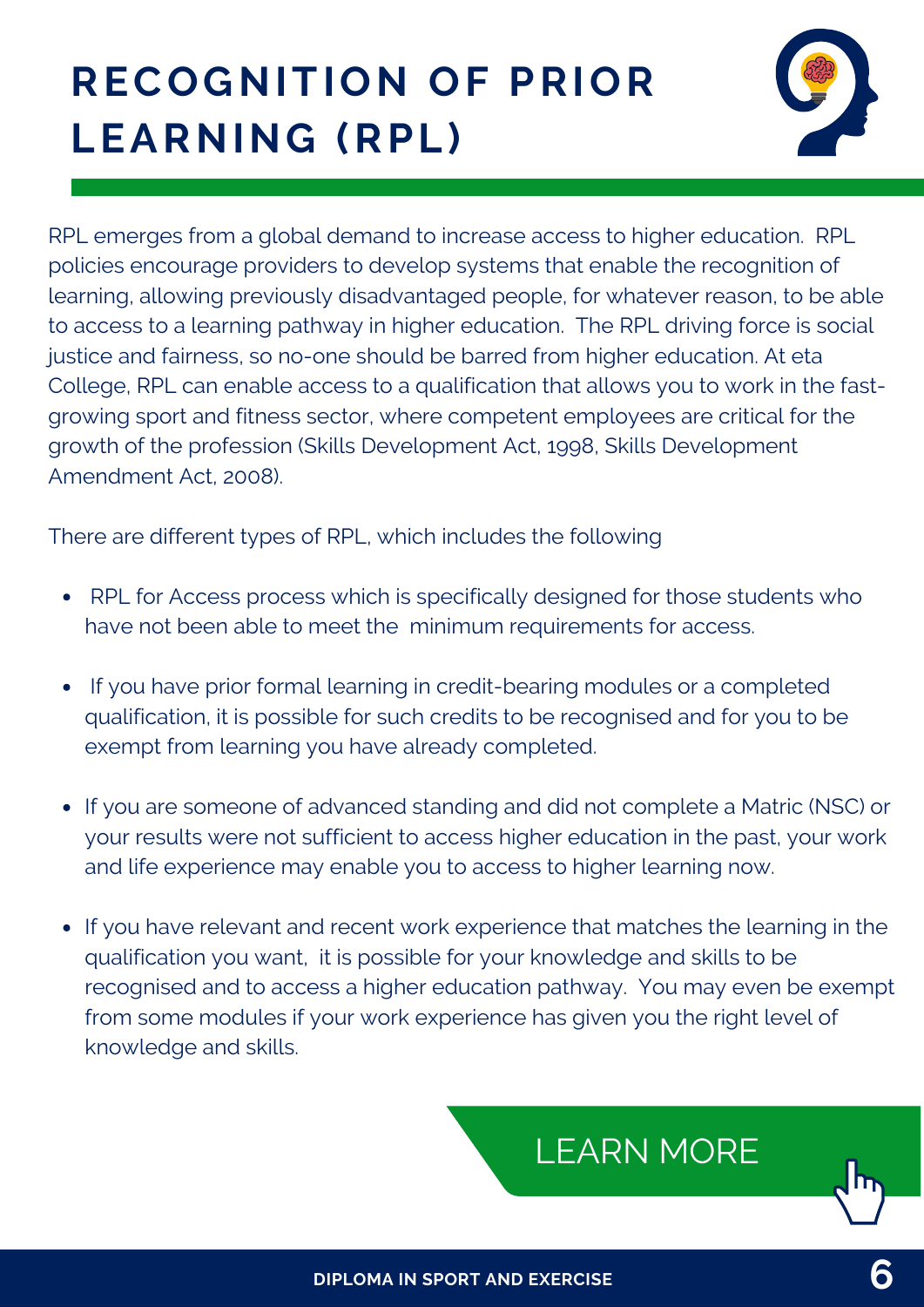# **HOW WILL THIS QUALIFICATION HELP YOU DIFFERENTIATE YOURSELF?**



You would like to work as a Sport Coach at a School or Sport Club and understand how to practically apply training or conditioning programmes.



You would like to learn how to design, implement and manage safe and effective sport conditioning and/or performancebased exercise programmes.



You see yourself using current information technology to analyse, interpret, and prescribe correct movement patterns, sporting tactics and movement execution.

#### **AFTER COMPLETING THIS PROGRAMME YOU'LL BE CONFIDENT IN YOUR ABILITY TO:**

- Apply the science of testing and evaluation to the design, management and implementation of sport skills and technique-based training programme.
- Design, implement and manage safe and effective sport conditioning and/or performance-based exercise programmes.
- Use current information technology to analyse, interpret, and prescribe correct movement patterns, sporting tactics and movement execution.
- Coach a chosen sport by applying professional coaching principles.
- Design and periodise safe and effective sport performance programmes.
- Synthesise theoretical and scientific theory of coaching and/or exercise science into a practically applied training or conditioning programme.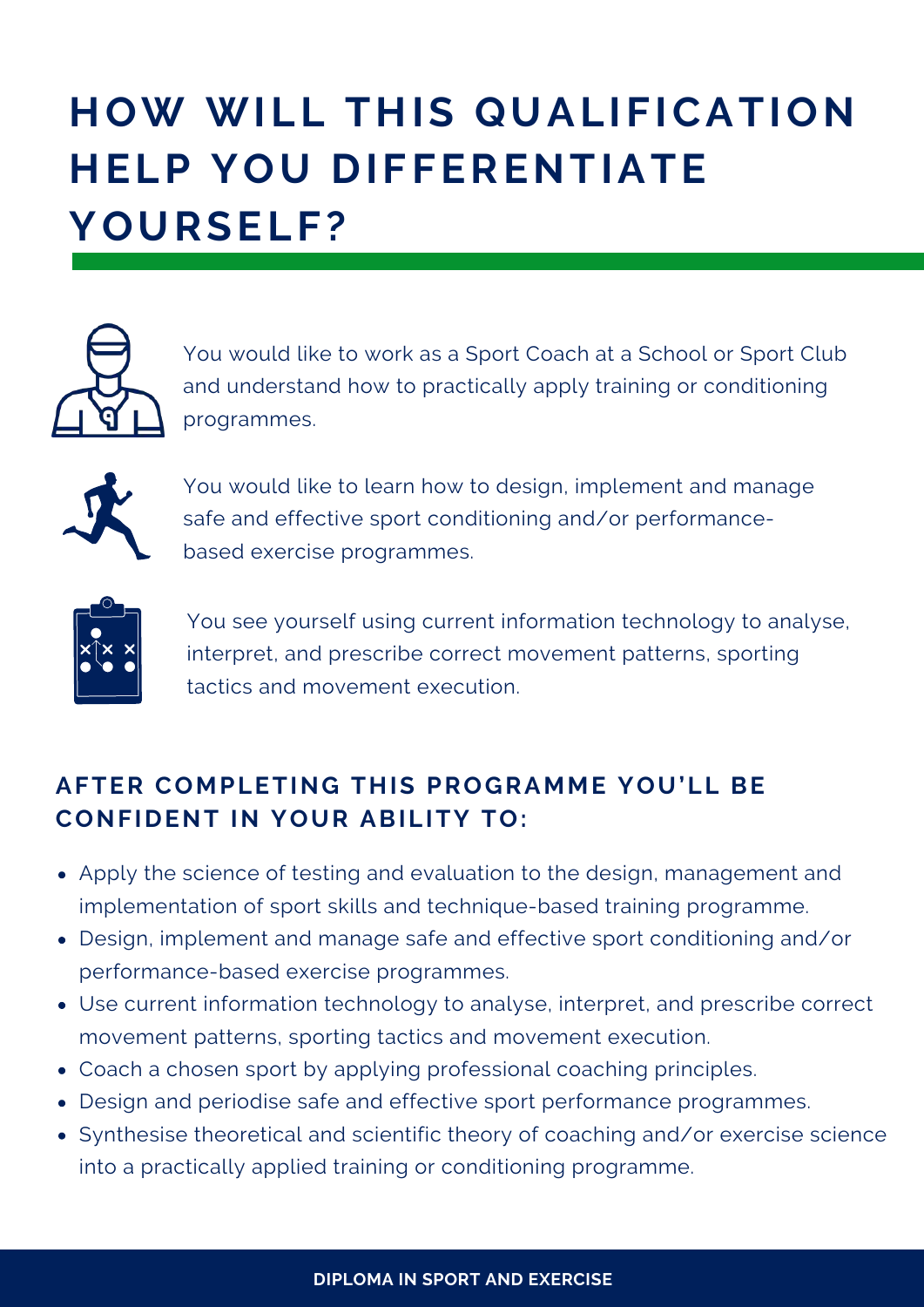### **WHAT WILL YOU LEARN ON THIS PROGRAMME?**

Find out more about what you will learn as you progress through the **three years** of this programme:

### **YEAR 1**

**COURSE CATEGORY 1** SPORT AND RECREATION STUDIES Sport and Fitness Studies

#### **COURSE CATEGORY 2**

SPORT AND EXERCISE SCIENCE Exercise Science I

Coaching Science I Performance Analysis I

#### **COURSE CATEGORY 3**

HEALTH, SAFETY AND SPECIAL NEEDS Health and Safety in Sport

#### **COURSE CATEGORY 4**

BUSINESS AND MANAGEMENT STUDIES Sport Management and Professional Practice in Coaching

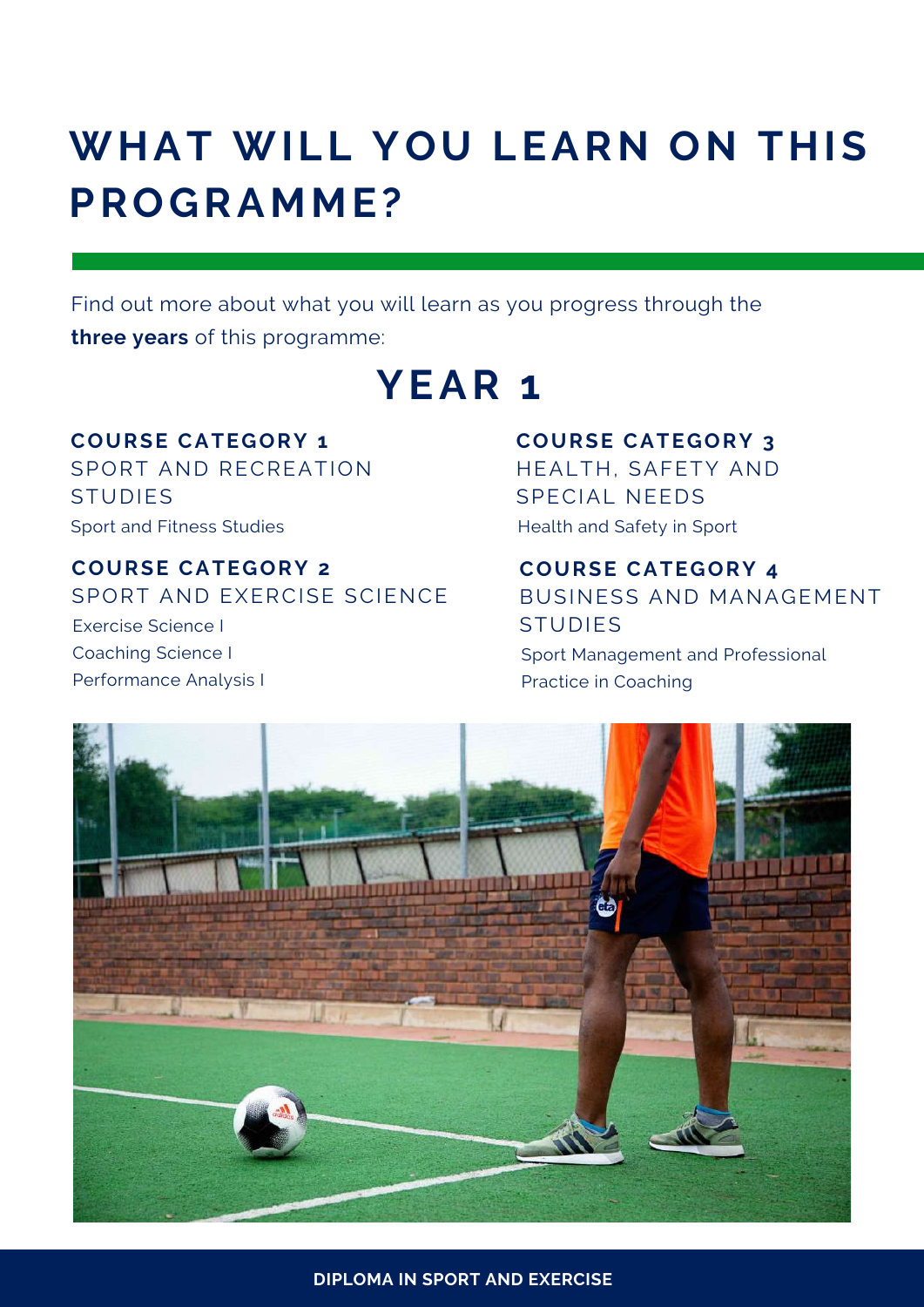### **WHAT WILL YOU LEARN ON THIS PROGRAMME?**

### **YEAR 2**

#### **COURSE CATEGORY 1** SPORT AND EXERCISE SCIENCE

Training Methods and Programme Design Exercise Science II Coaching Science II Performance Analysis II

**COURSE CATEGORY 2** HEALTH, SAFETY AND SPECIAL NEEDS Health Management and Injuries in Sport

![](_page_7_Picture_5.jpeg)

**DIPLOMA IN SPORT AND EXERCISE**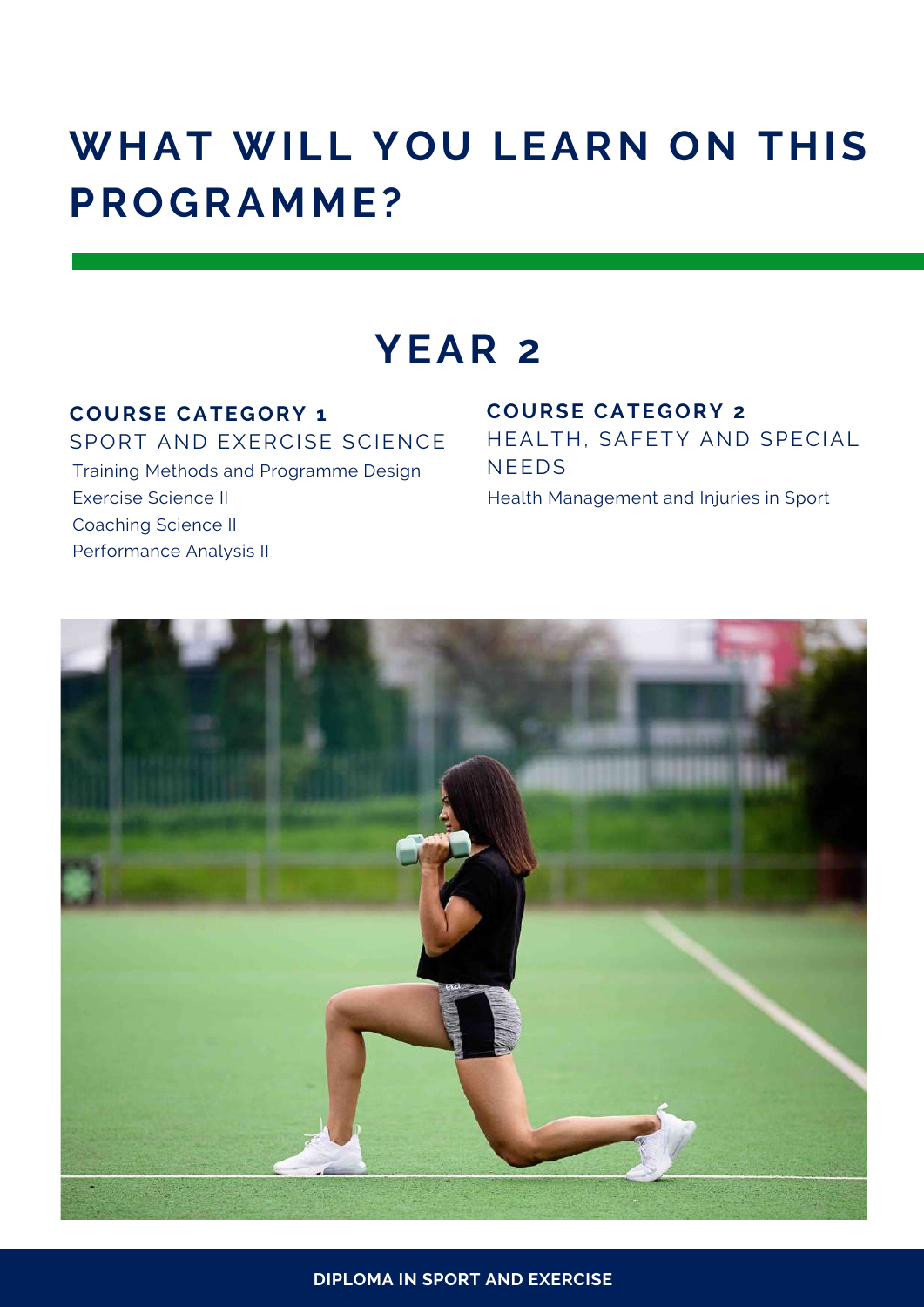### **WHAT WILL YOU LEARN ON THIS PROGRAMME?**

### **YEAR 3**

#### **COURSE CATEGORY 1**

SPORT AND EXERCISE SCIENCE

Coaching Science III

Performance Analysis III

Specialised Conditioning and Assessment

Performance and Coaching Science Capstone

![](_page_8_Picture_8.jpeg)

**DIPLOMA IN SPORT AND EXERCISE**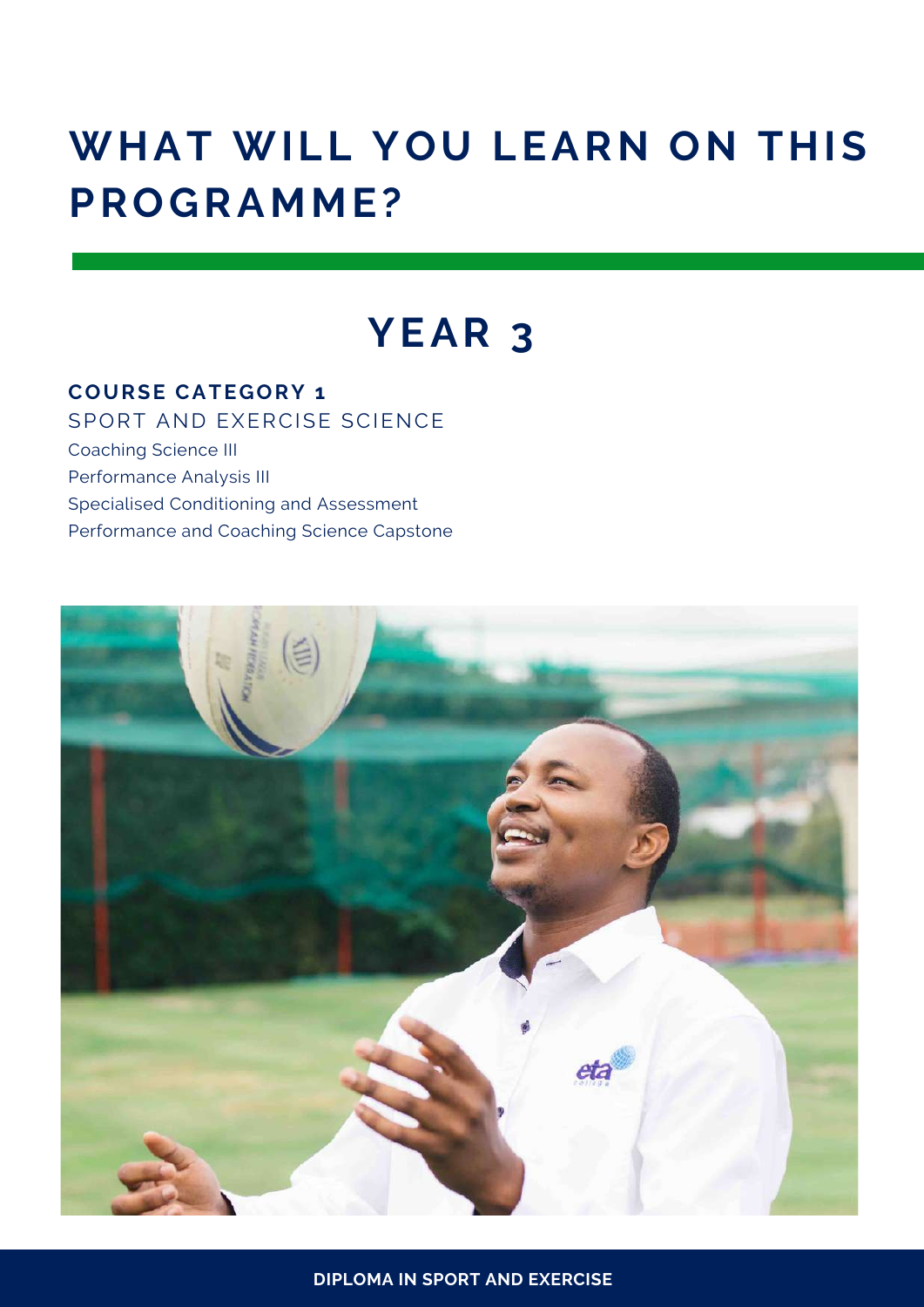# **WHY STUDY AT A CAMPUS?**

- Qualified lecturers
- Scheduled sessions
- Exposure to industry professionals through the campus
- Technologically mediated teaching
- Superior facilities
- Opportunity to make friends
- Guide practical sessions
- Resource centre
- In class feedback
- Attend a graduation
- Access to eta Connect (Learner Management System)
- Access to e-library (eBooks, journals, articles and so much more)
- Access to Office 365 account
- Industry ready when qualified

![](_page_9_Picture_15.jpeg)

**DIPLOMA IN SPORT AND EXERCISE**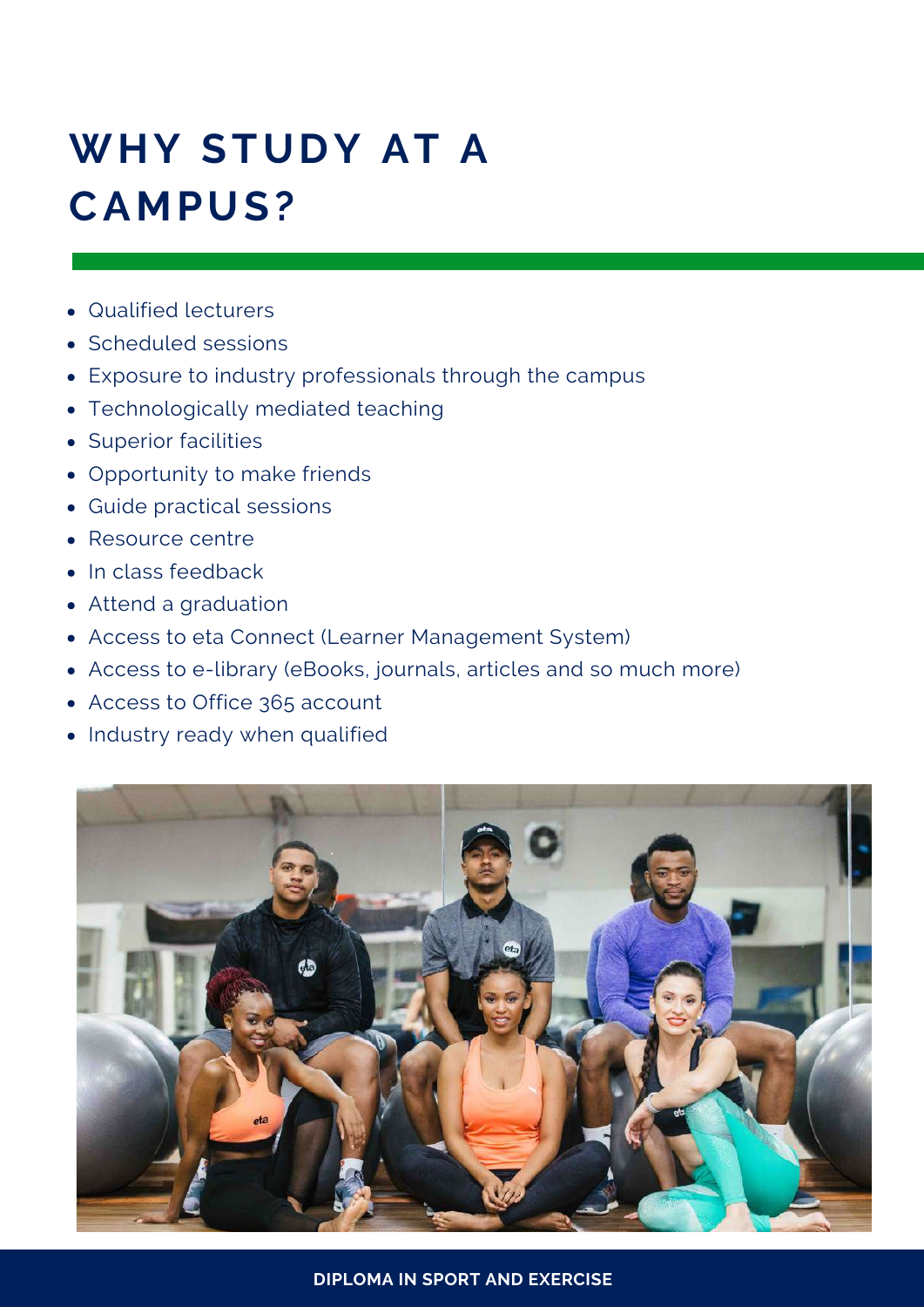## **WHAT CAREER CAN I GO INTO ONCE I AM QUALIFIED?**

The programme allows you entry into the sport, recreation and fitness industry.

- Senior Sport Coach
- Sport Conditioning Coach
- Sport Performance Analyst

#### **PROFESSIONAL DESIGNATION WITH REPSSA**

Sport Science Conditioning Specialist or a Sport Conditioning Coach

#### **WHO WILL HIRE ME?**

- Schools
- Sports Clubs or Sporting Federations
- Self employment as a business owner and entrepreuneur

### **THIS SOUNDS PERFECT FOR MY CAREER**

I'M READY TO [REGISTER](https://www.etacollege.com/admissions/online-applications/)